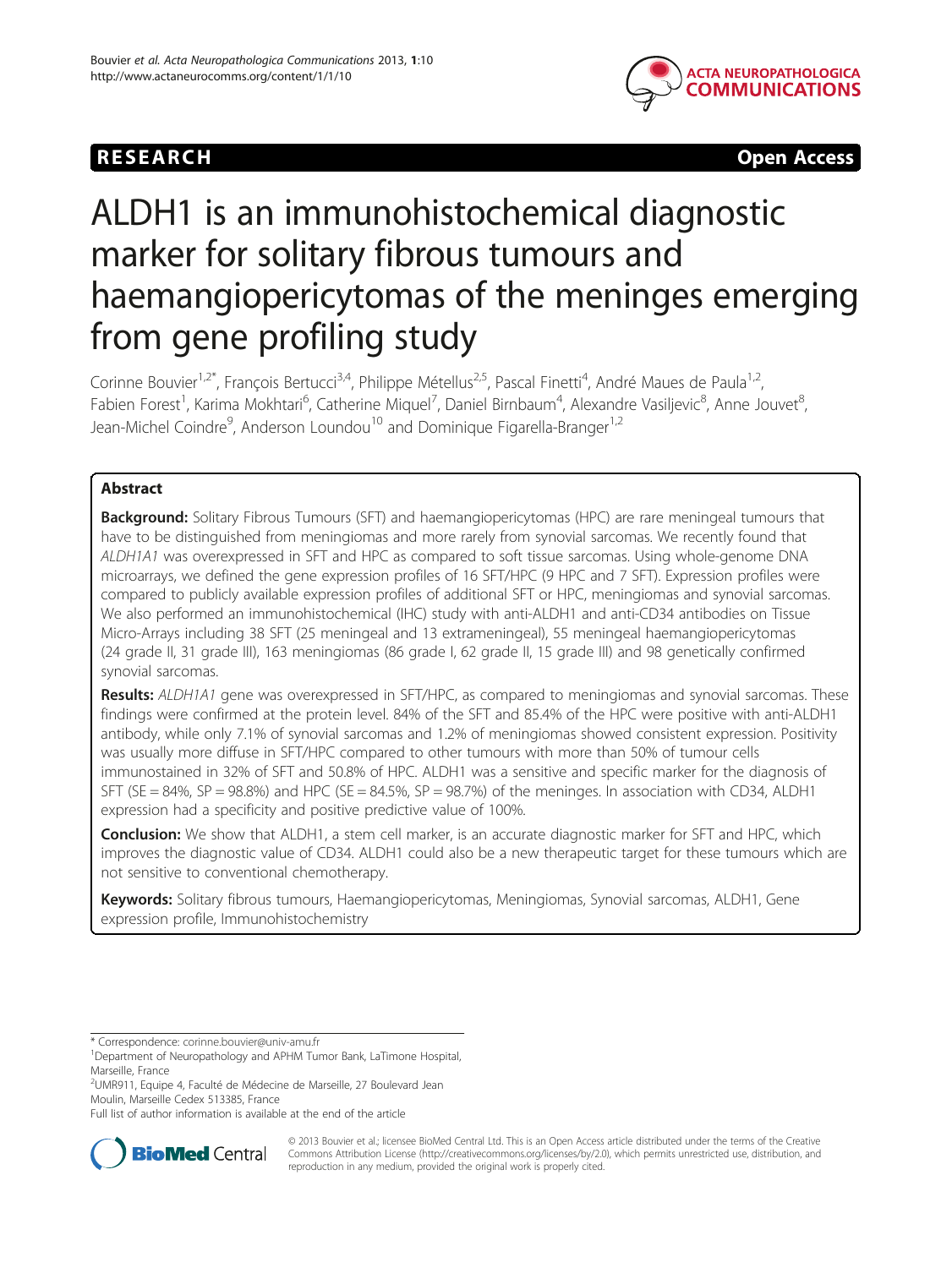#### Background

Solitary Fibrous Tumours (SFT) are ubiquitous mesenchymal tumours. Carneiro et al. reported the first cases occurring in the CNS in 1996 [\[1\]](#page-7-0). They usually arise in the meninges, though a few cases have been described without dural attachment. The histological features encompass a patternless architecture with alternating hypocellular and hypercellular areas. The hypocellular areas typically contain thick bands of collagen, while the hypercellular areas show staghorn vessels leading to a haemangiopericytoma (HPC) pattern. In soft tissues, HPC is thought to be the cellular variant of SFT [[2,3](#page-7-0)]. However, SFT and HPC are still listed as separate entities in the WHO classification of CNS tumours [[4,5](#page-7-0)] though we have reported their overlapping histological and immunohistological features, suggesting a common spectrum [\[6\]](#page-7-0). In the CNS, SFT have to be especially distinguished from meningiomas while HPC have to be distinguished from meningeal sarcomas. SFT lack the whorls, psammomas, nuclear-cytoplasmic inclusions and fibrous vessels present in meningiomas. The nuclei are more hyperchromatic. Slit-like vascular spaces are more common in SFT, but sometimes cellular elongation and collagen production may simulate a fibrous meningioma. More rarely, meningeal HPC can be confused with a sarcoma harboring a haemangiopericytoma pattern such as synovial sarcoma or mesenchymatous chondrosarcoma. Synovial sarcomas are characterized by a tumor-specific translocation  $t(X;18)(p11.2;q11.2)$  leading to the SS18-SSX fusion gene [[7-9](#page-7-0)]. The presence of cartilaginous islands is the obvious distinctive feature of mesenchymal chondrosarcoma. By immunohistochemistry (IHC), SFT lack EMA expression, whereas they are usually diffusely positive for CD34 as are meningeal HPC. Synovial sarcomas and mesenchymal chondrosarcomas do not usually express CD34. On the other hand, meningiomas can only react to a limited extent with CD34 and widely express EMA. Thus, the CD34 positivity of SFT is nonspecific and non-constant, calling for the identification of more accurate diagnostic molecular markers.

Using whole-genome oligonucleotide microarray, we recently identified a list of 3,401 genes differentially expressed between  $SFT/HPC$  (n = 29) and Soft Tissue Sarcomas (STS)  $(n = 179)$ , including synovial sarcomas (Bertucci et al., manuscript in preparation). Among them, the ALDH1A1 gene was among the top two genes overexpressed in SFT/HPC with a fold change (FC) between mean expression levels in SFT/HPC versus STS equal to 34. ALDH1 is a cytosolic detoxifying enzyme responsible for the oxidation of intracellular aldehydes. It is also highly expressed in hematopoietic progenitors where it is linked to retinoid metabolism with a role in early differentiation of stem cells. In search of a diagnostic value, we have performed an immunohistochemical study with antibody anti-ALDH1 in 243 meningeal

tumours that encompassed: 25 CNS WHO SFT, 55 CNS WHO HPC and 163 meningiomas on Tissue MicroArrays. This was compared to ALDH1 expression of 98 synovial sarcomas and 13 extrameningeal SFT. We tested the hypothesis that ALDH1 expression could help to distinguish meningeal SFT or HPC from meningiomas or synovial sarcomas. We compared its expression at both the mRNA and protein levels using respectively gene expression data and IHC data on Tissue MicroArrays (TMA). We also compared ALDH1 immunohistochemical expression to CD34, the most consistently expressed antigen in SFT and HPC.

#### Results

#### ALDH1A1 mRNA is overexpressed in SFT/HPC as compared to synovial sarcomas and meningiomas

Normalised RNA expression level of ALDH1A1 was available for 52 SFT/HPC, 161 meningiomas and 30 synovial sarcomas. As shown in Figure [1](#page-2-0). ALDH1A1 expression was significantly higher in SFT/HPC as compared with synovial sarcomas ( $p = 9.4E-08$ , t-test) with a mean fold change (FC) equal to 9.5. Similarly, ALDH1A1 expression was significantly higher in SFT/HPC as compared with meningiomas ( $p = 1.8E-06$ , t-test) with a mean FC equal to 3.

Interestingly, ALDH1A1 mRNA expression was higher in the 20 meningeal tumours than in the 32 extrameningeal tumours ( $p = 7.5E-4$ ; t-test). We thus repeated the comparative analysis using only meningeal tumours. Differences between meningeal SFT/HPC and other histological types were even more significant than before (Figure [1](#page-2-0)); the FC between SFT/HPC and synovial sarcoma increased to 20.2 ( $p = 1.2E-10$ , t-test) and between SFT/ HPC and meningiomas increased to  $6.4$  ( $p = 6.7E-9$ , t-test).

Thus, at the mRNA level, SFT/HPC, and especially the meningeal locations, showed higher ALDH1A1 expression than synovial sarcomas and meningiomas.

No significant difference was observed between SFT and HPC. By contrast, significant differences were observed between SFT/HPC and synovial sarcomas and meningiomas. We found similar results when analyses were applied to the 12 meningeal tumours only. Results are shown in Additional file [1:](#page-6-0) Table S2A and 2B.

#### ALDH1 immunostaining

#### Solitary fibrous tumors and haemangiopericytomas (Table [1\)](#page-2-0)

84% of meningeal, 84.6% of extrameningeal SFT and 85.4% of HPC were positive with anti-ALDH1 antibody on TMA. Among HPC 75% of grade II and 93.5% of grade III were positive. Most SFT (72%) showed intermediate positivity (10 cases, 40%) or high positivity (8 cases, 32%) while 50.1% of HPC had high positivity (Figure [2](#page-3-0)a-b). ALDH1 immunostaining data were statistically not different between SFT and HPC though a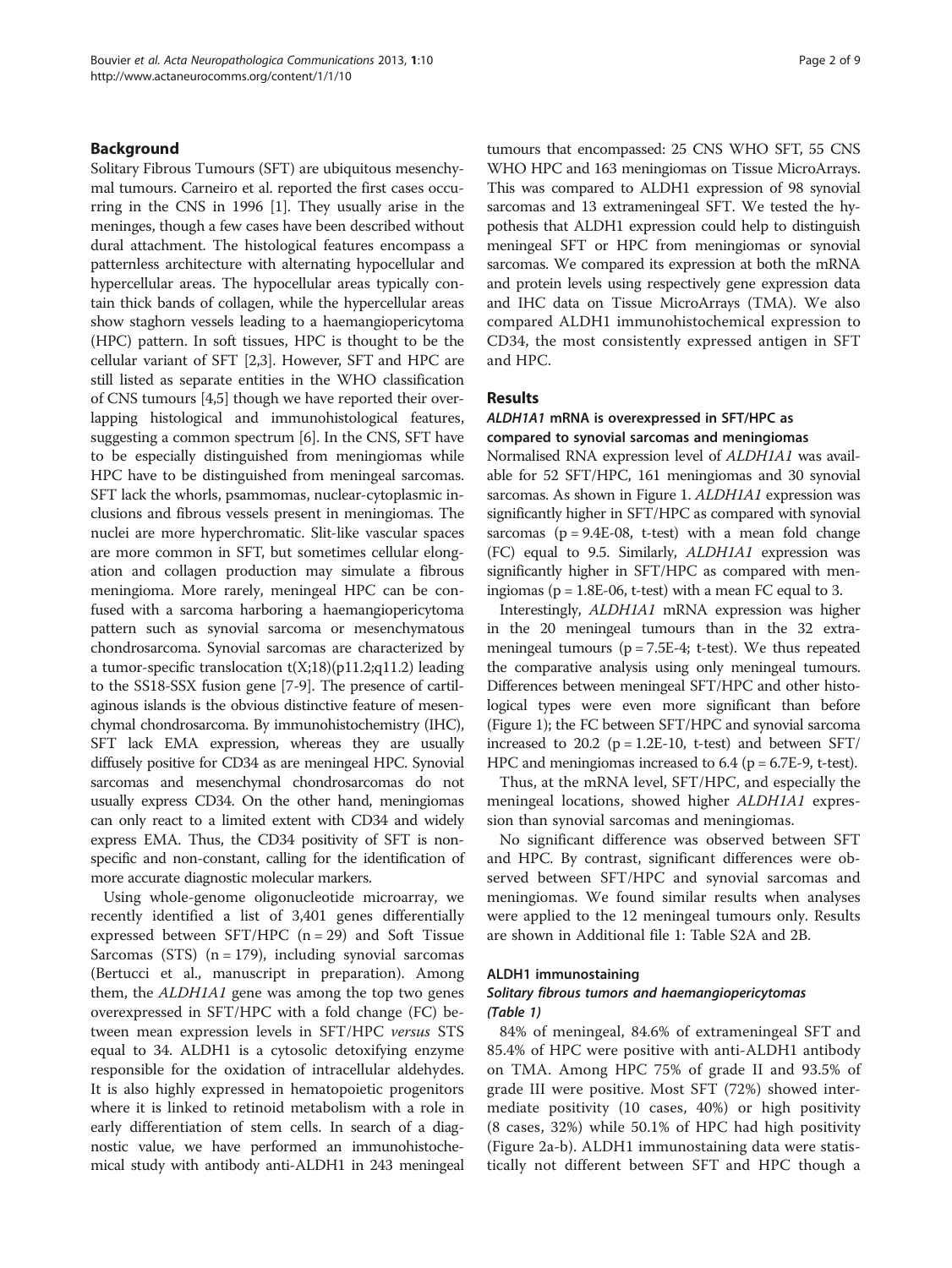<span id="page-2-0"></span>

tendency for having a more diffuse positivity was seen in grade III HPC ( $p = 0.118$ ).

Protein expression by IHC was not statistically higher in meningeal tumours than extra-meningeal tumours, unlike what was observed at the mRNA level (Figure 1)  $(p = 1)$  for comparing positive and negative cases and  $p = 0.501$  for semi-quantitative analysis).

## Meningiomas and synovial sarcomas (Table [2](#page-3-0))

Most meningiomas (98.8%) and synovial sarcomas (92.9%) lack ALDH1 expression by immunohistochemistry (Figure [2c](#page-3-0)-d). Among meningiomas, only two cases (1.2%) were positive for ALDH1. They were both grade II. One had low positivity, while the other one showed intermediate positivity. These cases were reviewed and showed typical histological features of fibroblastic meningiomas. They both expressed EMA. Seven synovial sarcomas (7.1%) expressed ALDH1 by IHC, with low positivity in 3 cases and high positivity in 4 cases.

## CD34 immunostaining

## Solitary fibrous tumors and haemangiopericytomas (Table [2\)](#page-3-0)

92% of meningeal SFT and 74.5 of meningeal HPC were positive for CD34.

#### Meningiomas and synovial sarcomas (Table [2](#page-3-0))

Among meningiomas, 5 grade I samples and 3 grade II samples were CD34-positive (4.9%). Six were fibroblastic and 2 were psammomatous. Five had low positivity. Two had intermediate and one had high positivity. These three meningiomas were all fibroblastic and showed EMA positivity. CD34 immunoreactivity was never observed in synovial sarcomas.

## Diagnostic value of ALDH1 and CD34 immunostaining (Table [3\)](#page-4-0)

We found that ALDH1 and CD34 were expressed in most meningeal SFT and HPC in contrast to meningiomas. As shown in Table [2,](#page-3-0) most SFT (20 of 25) and HPC

#### Table 1 ALDH1 IHC data for SFT (meningeal and extrameningeal) and meningeal HPC

|                    |                    | ALDH1<br>negative | ALDH1<br>positive | ALDH1<br>5-10% | ALDH1<br>$11 - 50$ | ALDH1<br>$>50\%$ |
|--------------------|--------------------|-------------------|-------------------|----------------|--------------------|------------------|
| Meningeal HPC      | grade $\ln n = 24$ | 6                 | 18                | 5              |                    |                  |
| $n = 55$           | grade III $n = 31$ |                   | 29                | 5.             |                    | 17               |
| Meningeal SFT      |                    | $\overline{4}$    | 21                | ₹              | 10                 | 8                |
| $n = 25$           |                    |                   |                   |                |                    |                  |
| Extrameningeal SFT |                    |                   | 11                |                | 4                  | $\overline{4}$   |
| $n = 13$           |                    |                   |                   |                |                    |                  |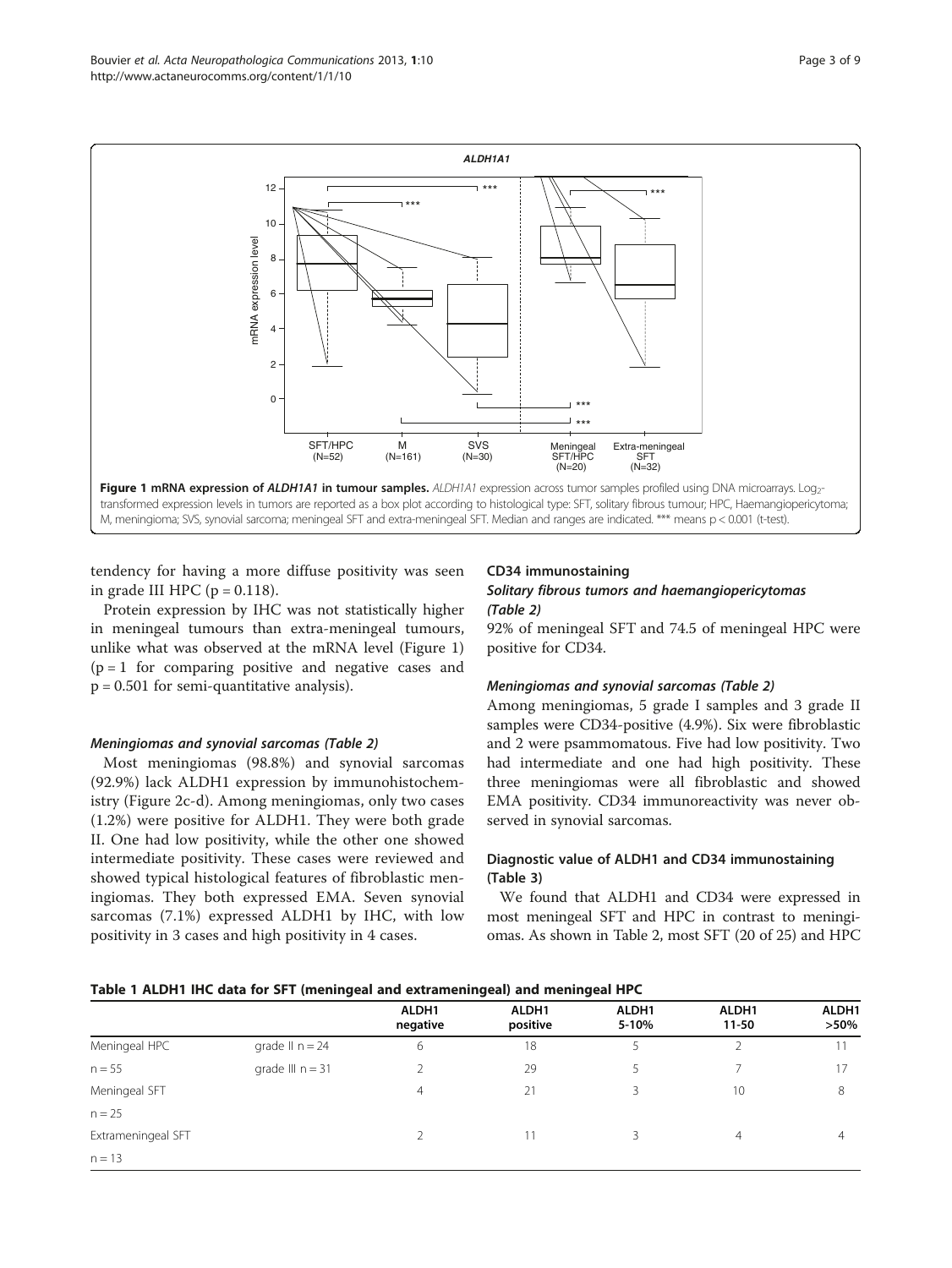(34 of 55) were positive for both markers, while no meningiomas or synovial sarcomas were. 4 additional SFT and 20 HPC were positive for ALDH1 or CD34. Only one case of SFT was negative for both markers. However, at recurrence the tumour showed ALDH1 and CD34 positivity. One additional grade II HPC was negative for the two markers. Both tumours had no SYT rearrangement on FISH analysis. Therefore 24/25 (96%) meningeal SFT and 54/55 (98%) meningeal HPC expressed ALDH1 and or CD34 whereas only 10 /163 (6%) meningiomas and 7/98 (7%) synovial sarcomas did.

Table 2 ALDH1 and CD34 data for meningeal SFT and HPC, meningiomas and synovialosarcomas

|                   | $CD34+$ | ALDH1+ ALDH1+<br>CD34- | ALDH1-<br>$CD34+$ | ALDH1+ ALDH1-<br>and or<br>$CD34+$ | CD34- |
|-------------------|---------|------------------------|-------------------|------------------------------------|-------|
| <b>SFT</b>        | 20      | 1                      | 3                 | 24                                 | 1     |
| $n = 25$          |         |                        |                   |                                    |       |
| Grade II HPC      | 14      | $\overline{4}$         | 5                 | 23                                 | 1     |
| $n = 24$          |         |                        |                   |                                    |       |
| Grade III HPC     | 20      | 9                      | $\overline{2}$    | 31                                 | 0     |
| $n = 31$          |         |                        |                   |                                    |       |
| meningiomas       | 0       | 2                      | 8                 | 10                                 | 153   |
| $n = 163$         |         |                        |                   |                                    |       |
| Synovialosarcomas | 0       | 7                      | 0                 | 7                                  | 91    |
| $n = 98$          |         |                        |                   |                                    |       |

No statistically significant difference was seen when comparing sensitivity (SE) and specificity (SP) of each immunohistochemical marker (ALDH1 or CD34), for the diagnosis of SFT versus meningioma ( $p = 0.617$  for SE and  $p = 0.114$  for SP) or HPC versus meningioma  $(p = 0.264$  for SE and  $p = 0.114$  for SP). However, ALDH1 had a tendency for being more sensitive than CD34 in the group of grade III HPC ( $p = 0.07$ ).

We then tested the diagnostic value of combined ALDH1 and CD34 IHC staining. 94% of meningiomas and 93% of synovial sarcomas were negative for both markers while 80% of SFT and 62% of HPC were positive. We thus found that the double positivity for CD34 and ALDH1 was highly specific for the diagnosis of SFT, with a specificity and positive predictive value of 100%.

#### **Discussion**

SFT are newly described tumours in the CNS. Diagnosis is based on histological features according to the WHO classification: such as "a pattern-less architecture characterized by a combination of alternating hypocellular and hypercellular areas separated from each other by thick bands of hyalinized somewhat keloidal collagen and branching haemangiopericytoma-like vessels" [[5\]](#page-7-0). As the main location is the meninges, they have to be distinguished from other meningeal tumours, especially fibroblastic meningiomas. A high cellularity in some SFT and in HPC may also suggest a sarcoma, especially synovial sarcomas because of their "haemangiopericytoma" vascular pattern. We have performed the most extensive FISH study on TMA of meningeal SFT and HPC in search of SYT rearrangement. No rearrangement was found, suggesting that no misdiagnosed synovial sarcomas were included in the series. CD34 antigen is the most consistent immunohistochemical marker of SFT or HPC. However, it lacks specificity being expressed by endothelial cells, hematopoietic progenitor cells, and a lot of solid tumours such as gastrointestinal stromal tumours, vascular tumours, or dermatofibrosarcoma protuberans [\[10-17](#page-7-0)]. In addition, CD34 is variably expressed in SFT/HPC with some tumours showing focal or weak positivity or being negative [[18-20\]](#page-7-0). Other immunohistochemical markers expressed by SFT such as bcl2, CD99, FXIII are less specific than CD34 [\[21\]](#page-7-0).

Cytogenetic studies failed to show consistent recurrent abnormalities in SFT or HPC of any location. Very few transcriptomic studies of SFT/HPC are available in the literature [[22](#page-7-0),[23](#page-7-0)]. We have performed an extensive meningeal SFT/HPC gene profiling study and showed that, at the mRNA level these tumours, and particularly meningeal, had higher ALDH1A1 expression than synovial sarcomas and meningiomas. This was consistent with a previous study by Hajdu et al. who showed high mRNA expression of ALDH1A1 in SFT including meningeal cases

<span id="page-3-0"></span>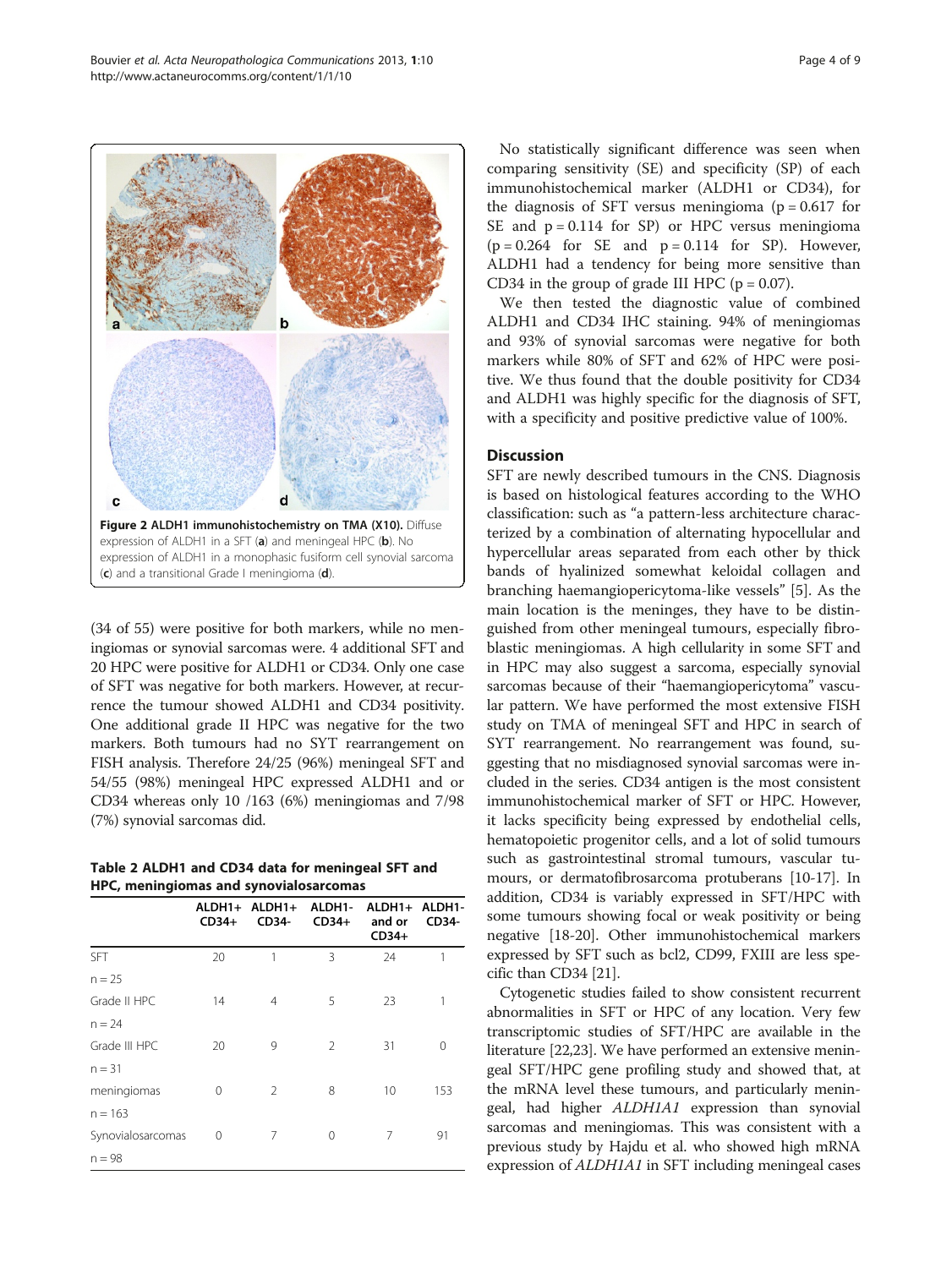|                 | <b>SE</b> | CI 95%        | <b>SP</b> | IC 95%        | <b>PPV</b> | IC 95%        | <b>NPV</b> | IC 95%        |
|-----------------|-----------|---------------|-----------|---------------|------------|---------------|------------|---------------|
| ALDH1           |           |               |           |               |            |               |            |               |
| TFS $n = 25$    | 84%       | $0.63 - 0.94$ | 98.8%     | $0.95 - 0.99$ | 91.3%      | $0.7 - 0.98$  | 97.6%      | $0.93 - 0.99$ |
| $HPC = 55$      | 85.4%     | $0.73 - 0.93$ | 98.7%     | $0.95 - 0.99$ | 95.9%      | $0.84 - 0.99$ | 95.2%      | $0.9 - 0.97$  |
| CD34            |           |               |           |               |            |               |            |               |
| TFS $n = 25$    | 92%       | $0.72 - 0.98$ | 95%       | $0.9 - 0.97$  | 74.2%      | $0.55 - 0.87$ | 98.7%      | $0.94 - 0.99$ |
| HPC $n = 55$    | 74.5%     | $0.61 - 0.85$ | 95%       | $0.9 - 0.97$  | 83.7%      | $0.69 - 0.92$ | 91.7%      | $0.86 - 0.95$ |
| ALDH1 and CD34+ |           |               |           |               |            |               |            |               |
| TFS $n = 20$    | 80%       | $0.58 - 0.92$ | 100%      | $0.97 - 1$    | 100%       | $0.79 - 1$    | 97%        | $0.93 - 0.99$ |
| HPC $n = 34$    | 62%       | $0.48 - 0.74$ | 100%      | $0.97 - 1$    | 100%       | $0.87 - 1$    | 88%        | $0.83 - 0.93$ |

<span id="page-4-0"></span>Table 3 Impact value of ALDH1 and CD34 IHC for the diagnosis of meningeal SFT or HPC versus meningioma

SE: sensitivity, PPV: positive predictive value. SP: specificity, NPV: negative positive value.

but no immunohistochemical study was performed. These results were further extended by IHC in a larger series of samples including 38 SFT (25 meningeal and 13 extrameningeal), 55 HPC, 163 meningiomas and 98 synovial sarcomas. ALDH1 immunostaining was highly specific for meningeal SFT/HPC diagnosis as only 1.2% of meningiomas and 7.1% of synovial sarcomas were positive. Compared to CD34 staining, ALDH1 sensitivity, specificity, positive and negative predictive values were not statistically significantly different. However sensitivity of ALDH1 immunostaining was slightly better than CD34 ( $p = 0.07$ ) especially for grade III HPC and could be especially useful in this category of tumours. More interestingly, the combined CD34 and ALDH1 expression by IHC was highly suggestive of the SFT or HPC diagnosis with a specificity and positive predictive value of 100%.

ALDH1A1 belongs to the ALDH enzymes, a family of evolutionarily conserved enzymes comprised of 19 isoforms that are localized in the cytoplasm, mitochondria or nucleus [[24](#page-7-0)]. They are responsible for oxidizing aldehydes to carboxylic acids. ALDH1A1 is one of the 6 ALDH1 isoforms, the others being ALDH1A2, ALDH1A3, ALDH1B1, ALDH1L1, ALDH1L2 [\[24](#page-7-0)]. It was recently suggested that the different isoforms of ALDH could be tumour-specific with diagnostic implications. ALDH1A1 is predominantly expressed in the epithelium of testis, brain, eye, liver, kidney, neural and hematopoietic stem cells [\[25,26](#page-7-0)]. We have shown that ALDH1A1 was overexpressed in SFT and HPC versus potential meningeal mimics. By immunohistochemistry ALDH1 was highly expressed in these tumours, however the antibody we used might not be entirely specific to the isoform ALDH1A1.

ALDH1 plays a major role in the biosynthesis of retinoic acid (RA) from retinol. It is this function that links ALDH1 to the "stemness" characteristics of the Cancer Stem Cells (CSC) since RA is a regulator of cellular proliferation, differentiation, apoptosis and survival. ALDH1 expression has been found in hematopoietic and epithelial

cancers. Recently the presence of increased ALDH1 activity in a subpopulation of the human sarcoma cell line was also demonstrated [\[27,28](#page-7-0)]. These cells had stem cell properties since they were able to form spheres in anchorageindependent, serum-starved conditions, and showed high expression level of several stem cell genes such as Nanog, Oct3/4, Stat3 and Sox2. It is quite intriguing that the most consistent diagnostic markers for SFT and HPC, CD34 and ALDH1, are stem cell markers. These data could have histogenetic significance. The cell of origin of these tumors is unknown but is thought to be mesenchymal in nature [\[1](#page-7-0)]. High ALDH1 and CD34 expression also suggests an immature undifferentiated state.

In addition to its diagnostic interest, high ALDH1 expression in SFT and HPC also has therapeutic implications. It could be responsible in part for the failure of conventional chemotherapy, as has been suggested for other malignancies such as breast cancer [[29](#page-7-0)[-31\]](#page-8-0), colon cancer [[32\]](#page-8-0) or medulloblastoma [[33\]](#page-8-0). Indeed, ALDH1A1 is known to metabolize and detoxify chemotherapeutic agents such as cyclophosphamide [[34\]](#page-8-0) and ifosfamide [[35\]](#page-8-0). On the other hand, ALDH1 emerges as a new therapeutic target as specific inhibitors of ALDH such as DEAB (4-diethylaminobenzaldehyde) exist [\[24](#page-7-0)[,36](#page-8-0)].

Recently, two different teams identified recurrent NAB2-STAT6 gene fusions on chromosome 12q13 in Solitary Fibrous Tumours of various locations [\[37,38](#page-8-0)]. Robinson et al. identified a NAB2-STAT6 gene fusion in a hepatic metastasis of a malignant meningeal SFT by integrative sequencing. NAB2-STAT6 gene fusion was also found in 27 additional SFT including 3 meningeal tumours [\[38](#page-8-0)]. Chmielecki et al. found 7 variants of this fusion transcript in 29/53 SFT (55%) [\[37](#page-8-0)]. NAB2-STAT6 gene fusion is the first recurrent molecular feature reported in SFT. Further studies are required to confirm its diagnostic value especially it would be very interesting to compare the sensitivity and specificity of ALDH1 overexpression to NAB2-STAT6 gene fusion. It would also be very interesting to search for NAB2-STAT6 gene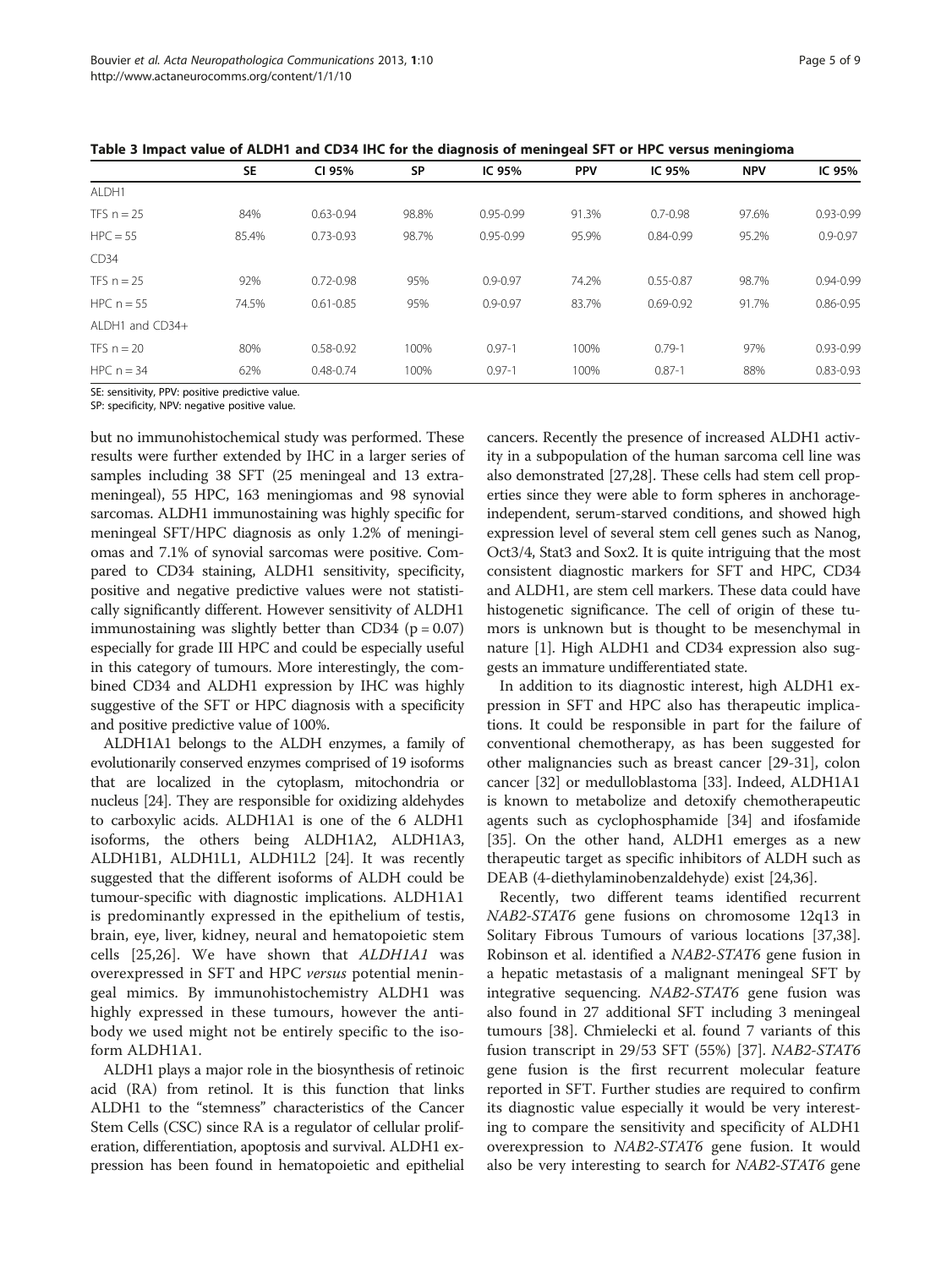fusion in a large cohort of both meningeal SFT and HPC to definitively determine the relationship between these tumours.

## Conclusion

We have found that SFT and HPC displayed high ALDH1A1 expression at the mRNA level compared to meningiomas and synovial sarcomas. By IHC, ALDH1 was an accurate marker for the diagnostic of SFT and HPC. This new marker had a high sensitivity and specificity that improves the diagnostic value of CD34. We recommend its use in routine practice in association with CD34.

## Methods

## Gene expression data sets of SFTs

To determine ALDH1A1 mRNA expression in SFT/HPC, we first analyzed gene expression data recently generated by our laboratory (IPC, Marseille, France) from frozen tumor samples (APHM Biobank authorization number 2008/70, NeurobiotecBank, Sainte Anne Hospital CRB NSPN authorization number AC-2008-82, La Pitié Salpétrière Biobank) collected from 16 patients who underwent initial surgery and/or diagnostic biopsy. The origin of samples was meningeal in 12 cases (9 HPC and 3 SFT according to the CNS WHO classification) and extrameningeal in 4 cases (3 conventional Soft tissue SFT and one cellular variant so called "HPC"). All profiled specimens contained more than 70% of cancer cells (as assessed before RNA extraction using frozen sections adjacent to the profiled samples). Each patient gave written informed consent for molecular analysis, and the study was approved by our institutional ethics committee. Expression profiles were established for these 16 samples with Affymetrix U133 Plus 2.0 human microarrays (Affymetrix®, Santa Clara, CA, USA) as previously described [\[39](#page-8-0)]. All data are MIAME compliant and the raw data will be publicly available after acceptance of the paper.

To increase the size of the SFT series, we collected two publicly available data sets: West's set [\[23](#page-7-0)] collected from [\(http://www.ncbi.nlm.nih.gov/geo/query/acc.cgi?](http://www.ncbi.nlm.nih.gov/geo/query/acc.cgi?acc=GSE4305) [acc=GSE4305](http://www.ncbi.nlm.nih.gov/geo/query/acc.cgi?acc=GSE4305)) and including 13 SFTs and 30 STS profiled using 42,000-element cDNA microarrays, and Hajdu's set [[22\]](#page-7-0) collected from ([http///cbio.mskcc.org/](http://http///cbio.mskcc.org/Public/SFT) [Public/SFT](http://http///cbio.mskcc.org/Public/SFT)) and including 23 SFTs and 33 STS profiled using Affymetrix U133A microarrays. Whole-genome RNA expression profiles were thus available for 52 SFT/ HPC samples, including 20 meningeal cases and 32 extra-meningeal cases. However, in the study of Hajdu et al., the meningeal cases encompassed 6 malignant SFT. Because of the rarity of this diagnosis in meningeal location some of these tumours might have the histological criteria of HPC according to the CNS WHO classification of brain tumours. So we used the terminology SFT/HPC for meningeal tumours.

## Gene expression data sets of synovial sarcomas and meningiomas

To analyze ALDH1A1 mRNA expression in synovial sarcomas and meningiomas, we collected publicly available gene expression data sets. For meningiomas, we collected three data sets including a total of 161 samples: Claus's set [[40](#page-8-0)] collected from the National Center for Biotechnology Information (NCBI)/Genbank GEO database (series entry GSE9438) and including 31 samples, Lee's set [[41](#page-8-0)] collected from the GEO database (GSE16581) and including 68 samples, and Scheck's set collected from the GEO database (GSE4780) and including 62 samples.

For synovial sarcomas, we collected four data sets including a total of 30 samples: Nakayama's set [[42\]](#page-8-0) from the GEO database (GSE6481) and including 16 cases, Detwiller's set [[43\]](#page-8-0) from the GEO database (GSE16581) and including 4 cases, West's set [\[23](#page-7-0)] collected from ([http://www.ncbi.nlm.nih.gov/geo/query/acc.cgi?acc=G](http://www.ncbi.nlm.nih.gov/geo/query/acc.cgi?acc=GSE4305) [SE4305\)](http://www.ncbi.nlm.nih.gov/geo/query/acc.cgi?acc=GSE4305) and including 6 cases, and Hajdu's set [[22](#page-7-0)] collected from ([http///cbio.mskcc.org/Public/SFT](http://http///cbio.mskcc.org/Public/SFT)) and including 4 cases.

## Analysis of gene expression data

All gene expression data sets are listed in Additional file [2:](#page-6-0) Table S1. RNA expression data were thus available for 52 SFT/HPC, 161 meningiomas and 30 synovial sarcomas, collected through 8 data sets. Before analysis, we first applied quantile normalization to the available processed West's data set and MAS5-processed Detwiller and Nakayama's Affymetrix data sets. For the other Affymetrix sets (raw data), we used Robust Multichip Average (RMA) [\[44](#page-8-0)] with the non-parametric quantile algorithm as normalization parameter. Quantile normalization or RMA was done in R using Bioconductor and associated packages.

Normalised expression data generated from different technological platforms and laboratories were then further processed to eliminate potential bias. Processing of data included as first step the selection of genes unique and common to all sets. We focused on ALDH1A1 and a list of 575 human housekeeping genes [[45](#page-8-0)]. Before the selection, we mapped hybridization probes across the different technological platforms (Affymetrix U133A and U133 Plus 2.0, and Stanford cDNA microarrays). Affymetrix gene chip annotations were updated using NetAffx Annotation files ([www.affymetrix.com](http://www.affymetrix.com/); release from 01/12/2008). Stanford gene annotations were retrieved and updated using EntrezGene (Homo sapiens gene information db, release from 09/12/2008, [ftp://ftp.](ftp://ftp.ncbi.nlm.nih.gov/gene/) [ncbi.nlm.nih.gov/gene/](ftp://ftp.ncbi.nlm.nih.gov/gene/)). All probes were then mapped on the basis of their EntrezGeneID. When multiple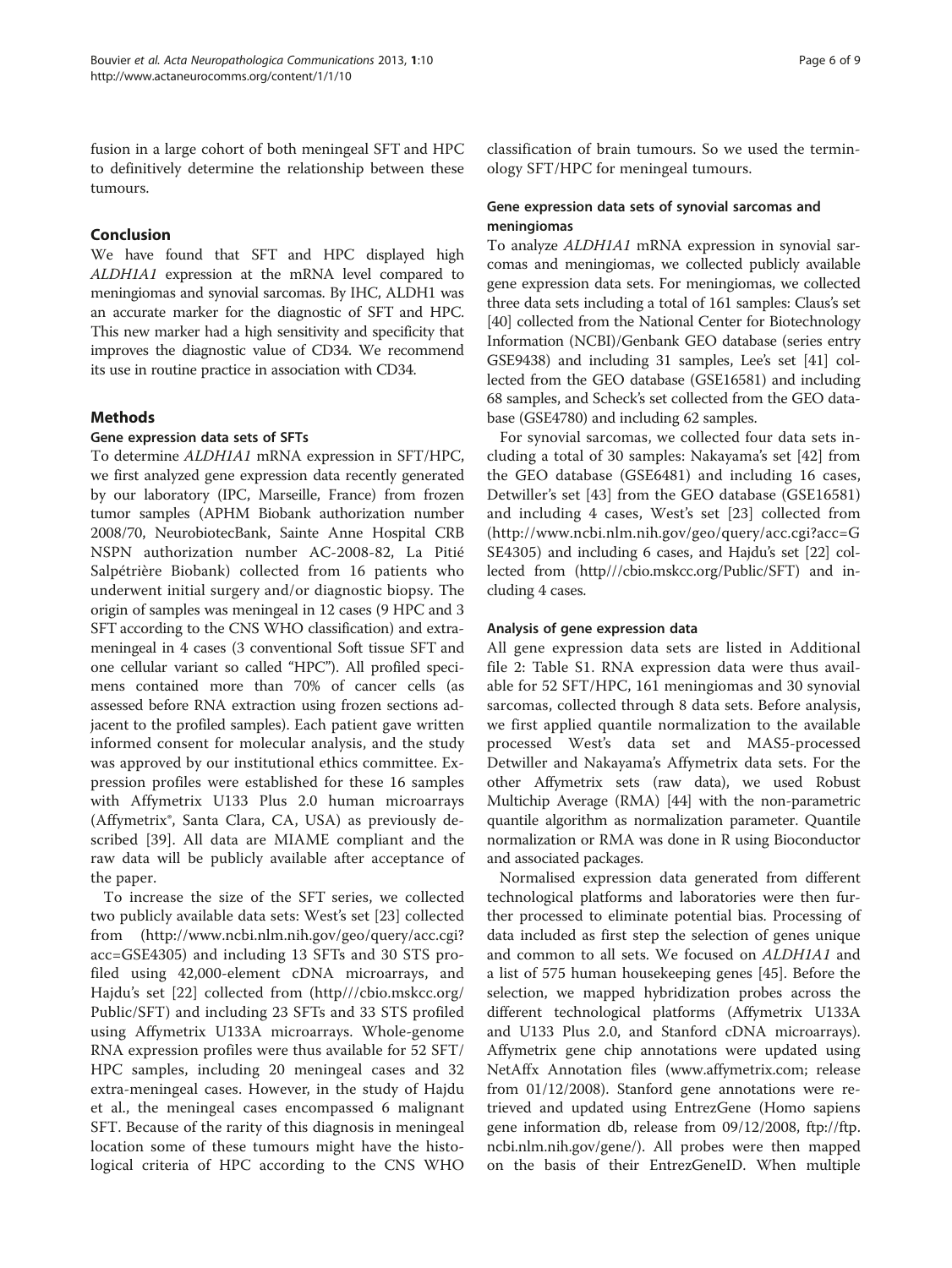<span id="page-6-0"></span>probes were mapped to the same GeneID, the one with the highest variance in a particular dataset was selected to represent the GeneID. For redundant Affymetrix probe sets, those with an extension « \_at », next « s\_at », and followed by all other extensions were preferentially kept. After mapping and selection, 451 out of the 575 housekeeping genes were retained. Among these 451 genes, we then selected the ones with the smallest variation in RNA expression across all data sets: 354 genes were retained, showing the smallest inter-set variance of intra-set variance, the cut-off of non-variance being defined by the distribution of variability measurements. The last step was the normalisation of all data sets based on 355 genes including the 354 housekeeping genes and ALDH1A1 (Affymetrix probe set 212224\_at, and IMAGE clone 855624 for West's set) using Distance Weighted Discrimination (DWD) [\[46\]](#page-8-0). Principal Component Analysis (PCA) demonstrated that normalization was effective in removing technical, inter-laboratory variation in gene expression (data not shown), allowing us to compare ALDH1A1 expression between all data sets. Comparison was done using continuous values.

Then, we compared (Mann–Whitney test) the ALDH1A1 mRNA expression of HPC ( $N = 10$ ) vs SFT ( $N = 6$ ), of HPC  $(N = 10)$  vs synovial sarcomas  $(N = 30)$  and vs meningiomas  $(N = 161)$ , and of SFT  $(N = 6)$  vs synovial sarcomas  $(N = 30)$ and *vs* meningiomas ( $N = 161$ ).

#### Immunohistochemistry

A total of 38 SFT (25 meningeal and 13 extrameningeal), 55 meningeal HPC, 163 meningiomas and 98 synovialosarcomas were selected for the IHC study. The eighty cases of SFT/HPC belonged to a previously published multicentric retrospective study [[6](#page-7-0)]. The thirteen extrameningeal SFT were located in soft tissues (9 cases) and the thorax (3 cases). The absence of  $t(X;18)$  in SFT samples was checked using a previously described FISH method [\[8](#page-7-0)] with the SS18 Break apart FISH probe Kit from Vysis:. 78 cases of 93 SFT were interpretable and did not show any SYT rearrangement. Meningiomas were retrieved from the pathological archives of the Timone Hospital. They included 86 grade I tumors, 62 grade II, and 15 grade III. Among the grade I there were 37 meningothelial, 27 fibroblastic, 14 transitional, 5 psamommatous, 2 secretory and one microcystic sub-types. A total of 98 genetically confirmed synovial sarcomas were provided from the pathological files of the The Institut Bergonié (Bordeaux).

Automate immunohistochemistry was performed on formol fixed paraffin embedded 4 μm sections from TMA paraffin blocks. All tumor specimens had been fixed in 4% formalin. TMAs were prepared as previously described [[47](#page-8-0)]. Briefly, for each sample, three representative sample areas were carefully selected from a haematoxylin–eosin-

stained section of a donor block, in order to punch core cylinders with a diameter of 0.6 mm (for SFT and meningiomas) and 1 mm for synovial sarcomas. Each tumour was punched from three representative areas and deposited into two separate recipient paraffin blocks using a specific arraying device (Alphelys). Automate IHC was performed using a Ventana automate (Benchmark XT, Ventana Medical Systems SA, Illkirch, France) and the two following antibodies: ALDH1 (clone 44/ALDH, immunogen Human ALDH1 aa. 7–128, BD Transduction Laboratories, dilution: 1/500), and CD34 (QBEND10, prediluted). One hour Heat antigen retrieval at 95° was used with a citrate buffer pH = 8.4 for ALDH1 and EDTA buffer pH = 8 for CD34. External positive control was a glioblastoma for ALDH1. For CD34, normal vessels serve as internal positive control. Negative controls corresponded to omission of primary antibody or irrelevant antibodies of the same isotype. IHC was recorded positive when cytoplasmic staining was observed in 5% or more of the cells for both markers. Then a semi-quantitative analysis was done for ALDH1-positive specimens. A mean of the percentage of each spot was recorded and classified as follows: low positivity = 5-10% of stained cells, intermediate positivity =  $11-50\%$ , high positivity > 50%.

#### Statistical analyses

Comparison of ALDH1A1 mRNA expression status according to histological type was done using the Student t-test applied to continuous values.

For immunohistochemistry, continuous variables are expressed as means ±SD or as median with range (min, max), and categorical variables are reported as count and percentages. Comparisons of means values between two groups were performed using student t-test or Mann– Whitney U. Comparisons of percentages were performed using Chi-Square test or (Fisher's exact test, as appropriate). The discriminative ability of ALDH1 and CD34 immunostaining was quantified by the measures of diagnostic accuracy. All statistical tests were two-sided at the 5% level of significance. Statistical analysis was done using PASW Statistics version 17.02 (IBM SPSS Inc., Chicago, IL, USA) and R software. Sensitivity and specificity of ALDH1 and CD34 immunostainings were compared as previously reported [\[48\]](#page-8-0).

#### Additional files

[Additional file 1: Table S2.](http://www.biomedcentral.com/content/supplementary/2051-5960-1-10-S1.xls) Comparison of ALDH1A1 mRNA expression (p-values; Mann-Whitney test) between SFT, HPC, meningiomas and synovial sarcomas.

[Additional file 2: Table S1.](http://www.biomedcentral.com/content/supplementary/2051-5960-1-10-S2.xls) Description of gene expression data sets pooling SFT and HPC.

#### Competing interest

The authors declare that they have no conflict of interest.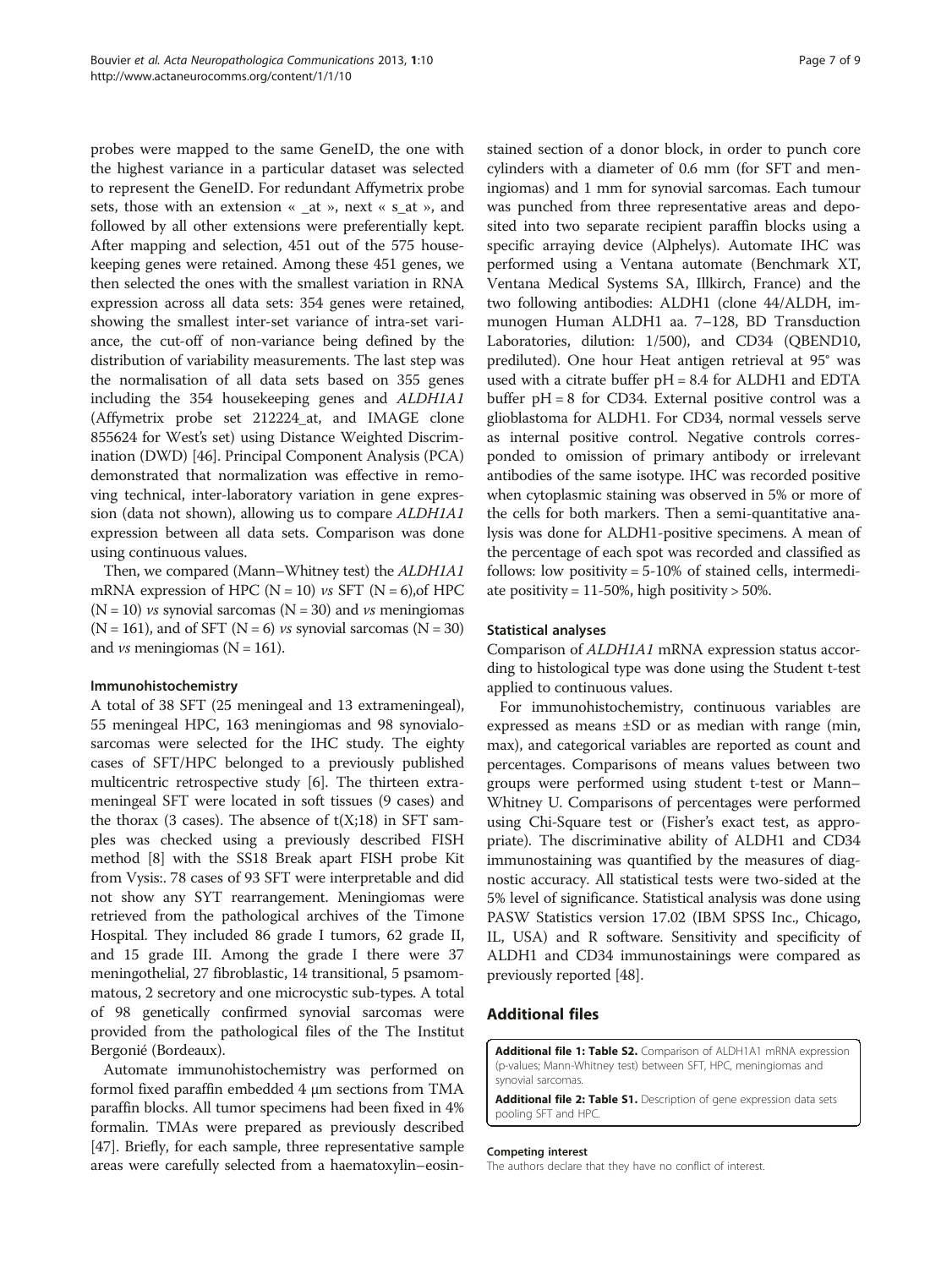#### <span id="page-7-0"></span>Authors' contributions

CB and FB contributed equally to this work and should be considered as first coauthors. They designed the study, analyzed the results and wrote the paper. PM provided most surgical specimens. PF did the transcriptomic statistics. AMdP and FF did the SYT FISH. KM, CM, AV, AJ did the pathological diagnosis and provided paraffin embedded tumours. DB contributed to the transcriptome analysis. JMC provided synovial sarcoma tissue microarrays. AL did the statistics of immunohistochemical data. DFB coordonated the study and contributed to the writing of the paper. All authors read and approved the final manuscript.

#### Acknowledgments

The authors thank the Pathologists of the French Society of Neuropathology and the French Sarcoma Group who provided case materials.

#### Financial support

AORC APHM 2007, Projet libre INCA 2007 GENOSTT, Cancéropole PACA, ARTCsud.

#### Author details

<sup>1</sup>Department of Neuropathology and APHM Tumor Bank, LaTimone Hospital, Marseille, France. <sup>2</sup>UMR911, Equipe 4, Faculté de Médecine de Marseille, 27 Boulevard Jean Moulin, Marseille Cedex 513385, France. <sup>3</sup>Department of Medical Oncology, Institut Paoli-Calmettes, UMR891 Inserm, Aix Marseille University, Marseille, France. <sup>4</sup>Department of Molecular Oncology, Institut Paoli-Calmettes, UMR891 Inserm, Aix Marseille University, Marseille, France. 5 Department of Neurosurgery, La Timone Hospital, UMR911, Aix Marseille University, Marseille, France. <sup>6</sup>Department of Neuropathology, La Pitié Salpétrière Hospital, Paris, France. <sup>7</sup>Department of Neuropathology, Sainte Anne Hospital, Paris, France. <sup>8</sup>Department of Pathology, Wertheimer Hospital, Lyon, France. <sup>9</sup>Department of Pathology, Institut Bergonié, Bordeaux, France.  $^0$ Department of Public Health, Faculty of Medicine and Marseilles University Hospital System (AP-HM), Marseille, France.

#### Received: 17 March 2013 Accepted: 17 March 2013 Published: 9 May 2013

#### References

- Carneiro SS, Scheithauer BW, Nascimento AG, Hirose T, Davis DH: Solitary fibrous tumors of the meninges: a lesion distinct from fibrous meningioma. A clinicopathological and immunohistochemical study. Am J Clin Pathol 1996, 106:217–224.
- 2. Gengler C, Guillou L: Solitary fibrous tumour and haemangiopericytoma: evolution of a concept. Histopathology 2006, 48:63–74.
- 3. Guillou L, Fletcher JA, Fletcher CDM, Mandahl: Extra pleural solitary fibrous tumour and haemangiopericytoma in WHO Classification of Tumours. In Pathology and Genetics of Tumours of Soft Tissue and Bone. Edited by Fletcher CDM, Unni KK, Mertens F. Lyon: IARC Press; 2002:p86–p90.
- 4. Giannini C, Rushing EJ, Hainfelier JA: Hemangiopericytoma in the WHO classification of Tumours of the Central Nervous System. In 4th edition Edited by Louis DN, Ohgaki H, Wiestler OD, Cavenee WK. Lyon: IARC Press; 2007:p178–p180.
- 5. Paulus W, Scheithauer BW, Perry A: Mesenchymal non-meningothelial tumors. In the WHO classification of Tumours of the Central Nervous System. 4th edition. Edited by Louis DN, Ohgaki H, Wiestler OD, Cavenee WK. Lyon: IARC Press; 2007:p173–p177.
- 6. Bouvier C, Metellus P, de Paula AM, Vasiljevic A, Jouvet A, Guyotat J, Mokhtari K, Varlet P, Dufour H, Figarella-Branger D: Solitary fibrous tumors and hemangiopericytomas of the meninges: overlapping pathological features and common prognostic factors suggest the same spectrum of tumors. Brain Pathol 2012, 22:511–521.
- 7. Amary MF, Berisha F, Bernardi Fdel C, Herbert A, James M, Reis-Filho JS, Fisher C, Nicholson NG, Tirabosco R, Diss TC, Flanagan AM: Detection of SS18-SSX fusion transcripts in formalin-fixed paraffin-embedded neoplasms: analysis of conventional RT-PCR, qRT-PCR and dual color FISH as diagnostic tools for synovial sarcoma. Mod Pathol 2007, 20:482–496.
- Lu YJ, Birdsall S, Summersgill B, Smedley D, Osin P, Fisher C, Shipley J: Dual colour fluorescence in situ hybridization to paraffin-embedded samples to deduce the presence of the der(X)t(X;18)(p11.2;q11.2) and involvement of either the SSX1 or SSX2 gene: a diagnostic and prognostic aid for synovial sarcoma. J Pathol 1999, 187:490-496.
- Sandberg AA, Bridge JA: Updates on the cytogenetics and molecular genetics of bone and soft tissue tumors. Synovial sarcoma. Cancer Genet Cytogenet 2002, 133:1–23.
- 10. Aiba S, Tabata N, Ishii H, Ootani H, Tagami H: Dermatofibrosarcoma protuberans is a unique fibrohistiocytic tumour expressing CD34. Br J Dermatol 1992, 127:79–84.
- 11. Civin CI, Strauss LC, Brovall C, Fackler MJ, Schwartz JF, Shaper JH: Antigenic analysis of hematopoiesis. III. A hematopoietic progenitor cell surface antigen defined by a monoclonal antibody raised against KG-1a cells. J Immunol 1984, 133:157–165.
- 12. Cohen PR, Rapini RP, Farhood AI: Expression of the human hematopoietic progenitor cell antigen CD34 in vascular and spindle cell tumors. *J Cutan* Pathol 1993, 20:15–20.
- 13. Fina L, Molgaard HV, Robertson D, Bradley NJ, Monaghan P, Delia D, Sutherland DR, Baker MA, Greaves MF: Expression of the CD34 gene in vascular endothelial cells. Blood 1990, 75:2417–2426.
- 14. Lin G, Finger E, Gutierrez-Ramos JC: Expression of CD34 in endothelial cells, hematopoietic progenitors and nervous cells in fetal and adult mouse tissues. Eur J Immunol 1995, 25:1508–1516.
- 15. Miettinen M, Lindenmayer AE, Chaubal A: Endothelial cell markers CD31, CD34, and BNH9 antibody to H- and Y-antigens–evaluation of their specificity and sensitivity in the diagnosis of vascular tumors and comparison with von Willebrand factor. Mod Pathol 1994, 7:82–90.
- 16. Nickoloff BJ: The human progenitor cell antigen CD34 is localized on endothelial cells, dermal dendritic cells, and perifollicular cells in formalinfixed normal skin, and on proliferating endothelial cells and stromal spindle-shaped cells in Kaposi's sarcoma. Arch Dermatol 1991, 127:523–529.
- 17. Traweek ST, Kandalaft PL, Mehta P, Battifora H: The human hematopoietic progenitor cell antigen (CD34) in vascular neoplasia. Am J Clin Pathol 1991, 96:25–31.
- 18. Perry A, Scheithauer BW, Nascimento AG: The immunophenotypic spectrum of meningeal hemangiopericytoma: a comparison with fibrous meningioma and solitary fibrous tumor of meninges. Am J Surg Pathol 1997, 21:1354–1360.
- 19. Van de Rijn M, Lombard CM, Rouse RV: Expression of CD34 by solitary fibrous tumors of the pleura, mediastinum, and lung. Am J Surg Pathol 1994, 18:814–820.
- 20. Westra WH, Gerald WL, Rosai J: Solitary fibrous tumor. Consistent CD34 immunoreactivity and occurrence in the orbit. Am J Surg Pathol 1994, 18:992–998.
- 21. Hasegawa T, Matsuno Y, Shimoda T, Hirohashi S, Hirose T, Sano T: Frequent expression of bcl-2 protein in solitary fibrous tumors. Jpn J Clin Oncol 1998, 28:86–91.
- 22. Hajdu M, Singer S, Maki RG, Schwartz GK, Keohan ML, Antonescu CR: IGF2 over-expression in solitary fibrous tumours is independent of anatomical location and is related to loss of imprinting. J Pathol 2010, 221:300–307.
- 23. West RB, Nuyten DS, Subramanian S, Nielsen TO, Corless CL, Rubin BP, Montgomery K, Zhu S, Patel R, Hernandez-Boussard T, Goldblum JR, Brown PO, van de Vijver M, van de Rijn M: Determination of stromal signatures in breast carcinoma. PLoS Biol 2005, 3:e187.
- 24. Marcato P, Dean CA, Giacomantonio CA, Lee PW: Aldehyde dehydrogenase: its role as a cancer stem cell marker comes down to the specific isoform. Cell Cycle 2011, 10:1378–1384.
- 25. Armstrong L, Stojkovic M, Dimmick I, Ahmad S, Stojkovic P, Hole N, Lako M: Phenotypic characterization of murine primitive hematopoietic progenitor cells isolated on basis of aldehydedehydrogenase activity. Stem Cells 2004, 22(7):1142-1151.
- 26. Chute JP, Muramoto GG, Whitesides J, Colvin M, Safi R, Chao NJ, McDonnell DP: Inhibition of aldehyde dehydrogenase and retinoid signaling induces the expansion of human hematopoietic stem cells. Proc Natl Acad Sci USA 2006, 103(31):11707–11712.
- 27. Honoki K, Fujii H, Kubo A, Kido A, Mori T, Tanaka Y, Tsujiuchi T: Possible involvement of stem-like populations with elevated ALDH1 in sarcomas for chemotherapeutic drug resistance. Oncol Rep 2010, 24:501–505.
- 28. Wang L, Park P, Zhang H, La Marca F, Lin: CY Prospective identification of tumorigenic osteosarcoma cancer stem cells in OS99-1 cells based on high aldehyde dehydrogenase activity. Int J Cancer 2011, 128:294-303.
- 29. Ricardo S, Vieira AF, Gerhard R, Leitao D, Pinto R, Cameselle-Teijeiro JF, Milanezi F, Schmitt F, Paredes J: Breast cancer stem cell markers CD44, CD24 and ALDH1: expression distribution within intrinsic molecular subtype. J Clin Pathol 2011, 64:937-946.